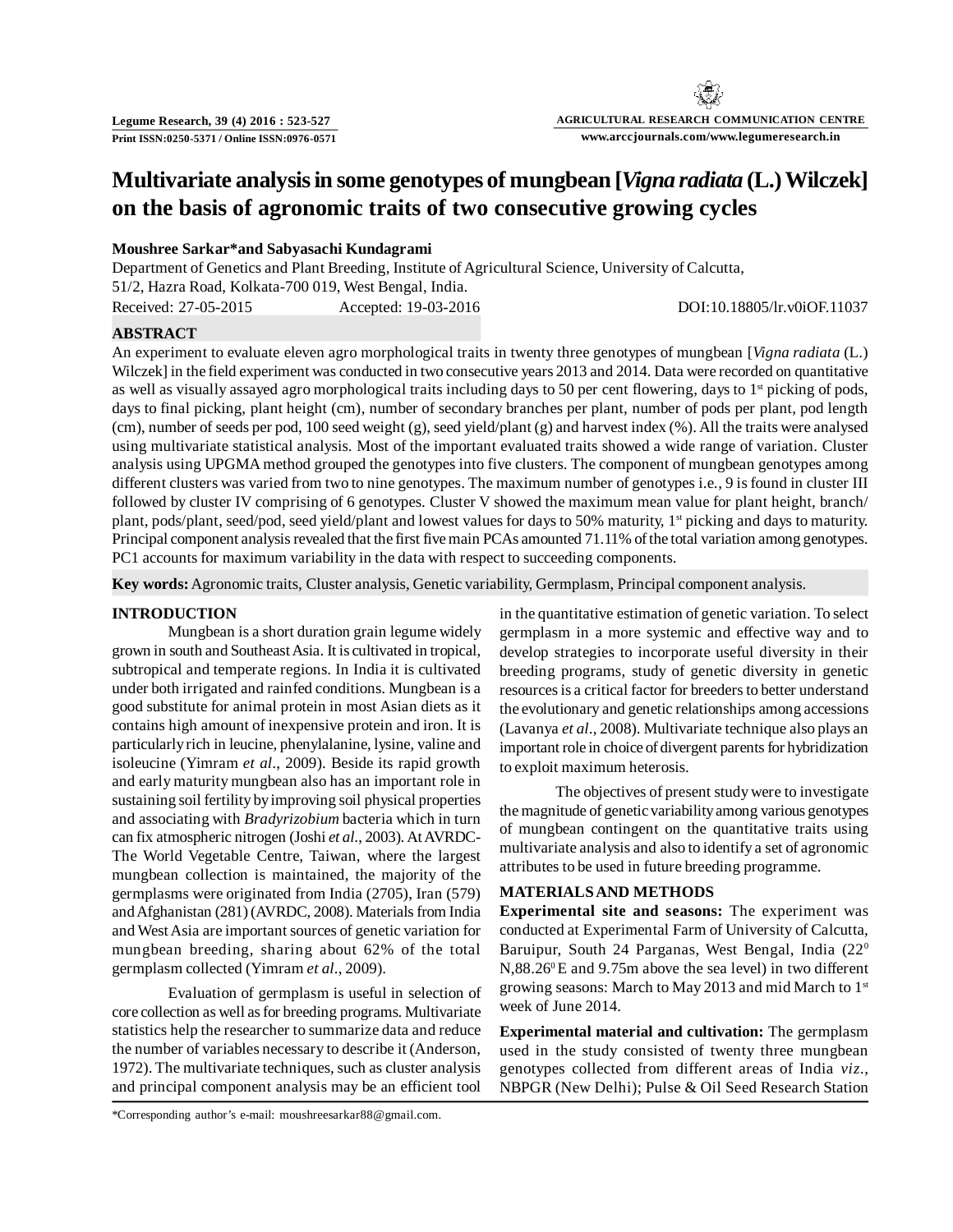(Baharampur); & some local accessions of West Bengal. Seeds of each genotypes were sown in a single row of 2m long with 20cm of intra row and 30cm of inter row spacing with three replications. Recommended agronomic practices and plant protection measures were adopted over the two seasons to raise a good crop. Most of the cultural practices were performed according to Park. (1978).

**Observed traits:** Observations *viz*., days to 50 per cent flowering [50%], days to 1<sup>st</sup> picking of pods[1<sup>st</sup> P], days to final picking [FP] were taken on row basis. For other characters *vi*z., plant height [PH] (cm),no of secondary branch per plant [B/P], number of pods per plant [P/Pt], pod length [PL] (cm),number of seeds per pod [S/P], 100 seed weight [100] (g), seed yield/plant [SY/P] (g) and harvest index [HI] (%) were observed on five randomly selected plants from each row in each sowing season. The mean values computed from the observations of both the seasons were used for statistical analysis.

**Statistical Analysis:** Descriptive statistics including mean, standard error (SE) and range in standard unit were calculated using SPAR 2.0 software package. Cluster analysis was performed using the unweighted pair-group method with arithmetic averages (UPGMA) based on the Euclidean distance matrix (Sneath and Sokal, 1973) and principal component analysis was done according to Rao, 1964.Both the analysis were done using IBM SPSS 16.0 software package.

# **RESULTS AND DISCUSSION**

**Variation:** Descriptive statistics for all the traits are summarized in Table 1 which revealed that among these twenty three genotypes, the highest variation was found in number of pods/plant followed by seed yield/plant and plant height. Moderate variation was observed for days to final picking followed by days to  $1<sup>st</sup>$  picking and days to 50% maturity. Low variability was found for harvest index followed by seed/pod, branch/plant, 100 seed weight and pod length.

**Cluster analysis and principal component analysis:** Using cluster analysis by UPGMA method all the twenty three genotypes were grouped into five major groups. Members of each cluster were presented in Table2 as well as a dendogram based on average linkage distance was also calculated (Figure 1). The component of mungbean genotypes among different clusters was varied from two to nine genotypes. The maximum number of genotypes i.e., 9 is found in cluster III followed by cluster IV comprising of 6 genotypes. Cluster I and II comprising of 3 genotypes each and cluster V consisting of 2 genotypes. Appreciable amount of variation among the cluster means for different characters presented in Table 3 also suggested the existence of diversity. Cluster V showed the maximum mean value for plant height, secondary branch/plant, pods/plant, seed/pod, seed yield/ plant and lowest values for days to 50% maturity, days to 1 st picking and days to final picking. At the same time cluster II exhibited the highest mean values for pod length, 100 seed weight and harvest index. These results illustrated the dependence of different clusters on their superior for different character. In order to know the combination type of agronomic traits that the mungbean genotypes would attain high grain yield as well as short maturity duration, Principal component analysis (PCA) was performed (Table 4). Figure 2 illustrated the Scree plot of the first five eigenvalues correspond to the whole percentage of the variance in the dataset. The first five main PCAs are extracted from the complicated components, the total variance of these five amounted to 71.11% with individual contribution as 24.29%, 14.15%, 12.24%, 10.53% and 9.91% respectively and had the eigen values >1. PC1 accounts for maximum variability in the data with respect to succeeding components. Similar findings are also reported by Basnet *et.al.* (2014), Md. Rahim *et al*, (2008) in mungbean. Table 4 revealed that PC1 is related to seed yield/plant, no. of secondary branch/plant, 100 seed weight and harvest index as well as the PC2 showed the highest positive values of the characters days to  $1<sup>st</sup>$ picking, plant height, no. of pods/plant.

| Table1: Mean based traits variability in 23 mungbean genotypes |  |  |  |  |
|----------------------------------------------------------------|--|--|--|--|
|                                                                |  |  |  |  |

|                        | Pooled           | Range   |         |
|------------------------|------------------|---------|---------|
| Traits                 | Mean $\pm$ SE    | Minimum | Maximum |
| Plant Height           | $70.52 \pm 4.07$ | 49.83   | 85      |
| Secondary branch/plant | $8.13 \pm 0.76$  | 4.95    | 9.45    |
| No. of Pods/plant      | $52.15 \pm 8.00$ | 33.8    | 68.45   |
| Pod Length             | $7.58 \pm 0.51$  | 6.76    | 8.83    |
| Seeds/pod              | $11.05 \pm 0.89$ | 9.33    | 13.13   |
| 100 seeds weight       | $3.75 \pm 0.66$  | 2.7     | 6.67    |
| Harvest index          | $16.73 \pm 0.96$ | 14.78   | 19.05   |
| Seed yield/plant       | $20.00 \pm 5.49$ | 13.13   | 23.61   |
| Days to 50% maturity   | $32.71 \pm 1.57$ | 29      | 37.65   |
| Days to 1st picking    | $57.15 \pm 1.64$ | 53.73   | 61.85   |
| Days to final picking  | $65.53 \pm 1.95$ | 64.06   | 72.75   |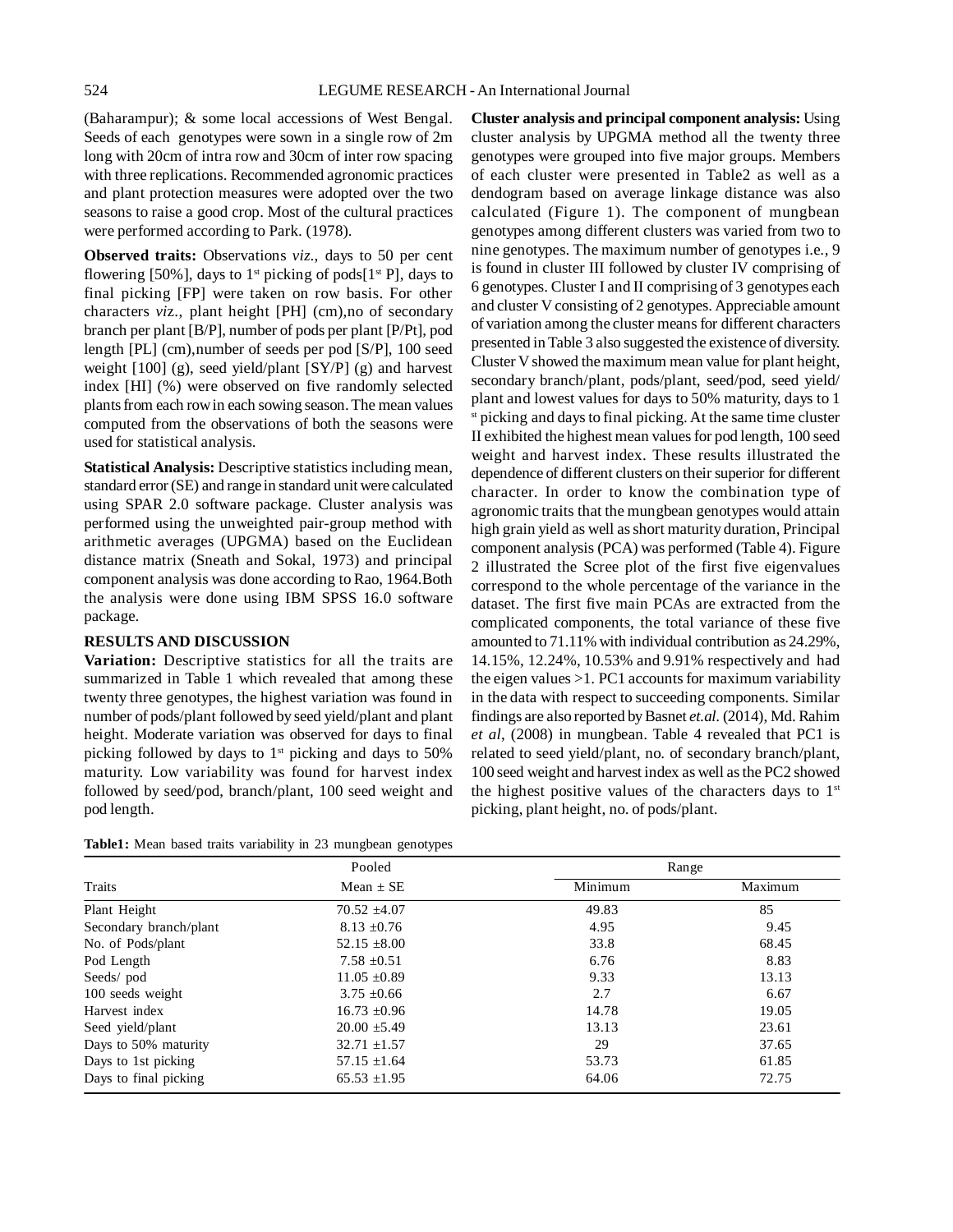

**Fig 1:** Dendogram derived from UPGMA cluster analysis showing genetic relationship among 23 mungbean germplasms

| Cluster No. | No of Genotypes | Names of Genotypes                                                                                           |
|-------------|-----------------|--------------------------------------------------------------------------------------------------------------|
|             |                 | APDM 84, ML 5, APDM 116                                                                                      |
| $\rm II$    |                 | Baruipur Local 2, Howrah Local, Bankura Local                                                                |
| III         |                 | Purulia Local, Panna, Baruipur Local 3, Baruipur Local 1, Shona Mung 1, 24 Paragana,<br>SML 302, PTM-11, B-1 |
| IV          | <sub>0</sub>    | Shona 2, PM-2, K-851, Pusa 9632, Pusa Baisakhi, MH 981.                                                      |
| V           |                 | UPM-99-3, PS 16.                                                                                             |

**Table 2:** Distribution of 23 mungbean germplasms in different clusters

| Cluster<br>No. | Plant<br>height | Secondary No. of<br>branch/<br>plant | pods/<br>plant | Pod<br>length | Seeds/<br>pod | 100<br>seeds<br>weight | Harvest<br>index | Seed<br>yield<br>/plant | 50%<br>maturity | Days to<br>1 <sup>st</sup><br>picking | Days to<br>final<br>picking |
|----------------|-----------------|--------------------------------------|----------------|---------------|---------------|------------------------|------------------|-------------------------|-----------------|---------------------------------------|-----------------------------|
|                | 60.72           | 6.99                                 | 45.21          | 7.17          | 10.50         | 3.97                   | 16.57            | 17.95                   | 36.60           | 59.87                                 | 70.77                       |
| $\rm II$       | 72.78           | 7.41                                 | 55.07          | 8.43          | 10.54         | 4.34                   | 17.43            | 19.07                   | 33.55           | 58.78                                 | 69.53                       |
| III            | 71.04           | 7.47                                 | 52.67          | 7.52          | 11.10         | 3.66                   | 16.43            | 19.79                   | 32.56           | 57.46                                 | 68.41                       |
| IV             | 69.36           | 6.19                                 | 51.90          | 7.63          | 11.58         | 3.41                   | 16.84            | 21.08                   | 31.25           | 56.02                                 | 67.23                       |
| V              | 83.08           | 8.17                                 | 61.58          | 7.12          | 12.00         | 3.99                   | 16.99            | 22.23                   | 30.65           | 54.85                                 | 66.55                       |

Table 3: Cluster mean for eleven quantitative characters of 23 mungbean germplasms in different clusters

Table 4: The first five principal components of 11 qualitative traits, eigenvalues, % of variance and cumulative %

|                                | PC1      | PC2      | PC <sub>3</sub> | PC <sub>4</sub> | PC <sub>5</sub> |
|--------------------------------|----------|----------|-----------------|-----------------|-----------------|
| <b>Plant height</b>            | $-0.333$ | 0.199    | $-0.034$        | 0.699           | 0.381           |
| Secondary branch/plant         | 0.087    | $-0.026$ | 0.765           | 0.453           | $-0.002$        |
| Pods/plant                     | $-0.278$ | 0.339    | 0.115           | $-0.065$        | 0.496           |
| Pod length                     | 0.229    | $-0.146$ | 0.126           | $-0.369$        | 0.704           |
| Seeds/pod                      | $-0.546$ | 0.560    | $-0.154$        | $-0.043$        | 0.077           |
| 100 seeds wt                   | 0.140    | $-0.655$ | $-0.285$        | 0.461           | 0.003           |
| <b>Harvest</b> index           | 0.222    | 0.356    | 0.641           | $-0.065$        | $-0.305$        |
| Seed vield/plant               | 0.073    | 0.446    | $-0.327$        | 0.058           | $-0.124$        |
| Days to 50% maturity           | 0.817    | 0.402    | $-0.220$        | 0.169           | 0.038           |
| Days to1 <sup>st</sup> picking | 0.757    | 0.081    | 0.040           | 0.160           | 0.258           |
| Days to final picking          | $-0.529$ | 0.380    | $-0.240$        | 0.218           | $-0.145$        |
| Eigen value                    | 2.672    | 1.557    | 1.346           | 1.159           | 1.090           |
| % of variance                  | 24.290   | 14.152   | 12.235          | 10.533          | 9.905           |
| Cumulative %                   | 24.290   | 38.441   | 50.677          | 61.210          | 71.115          |
|                                |          |          |                 |                 |                 |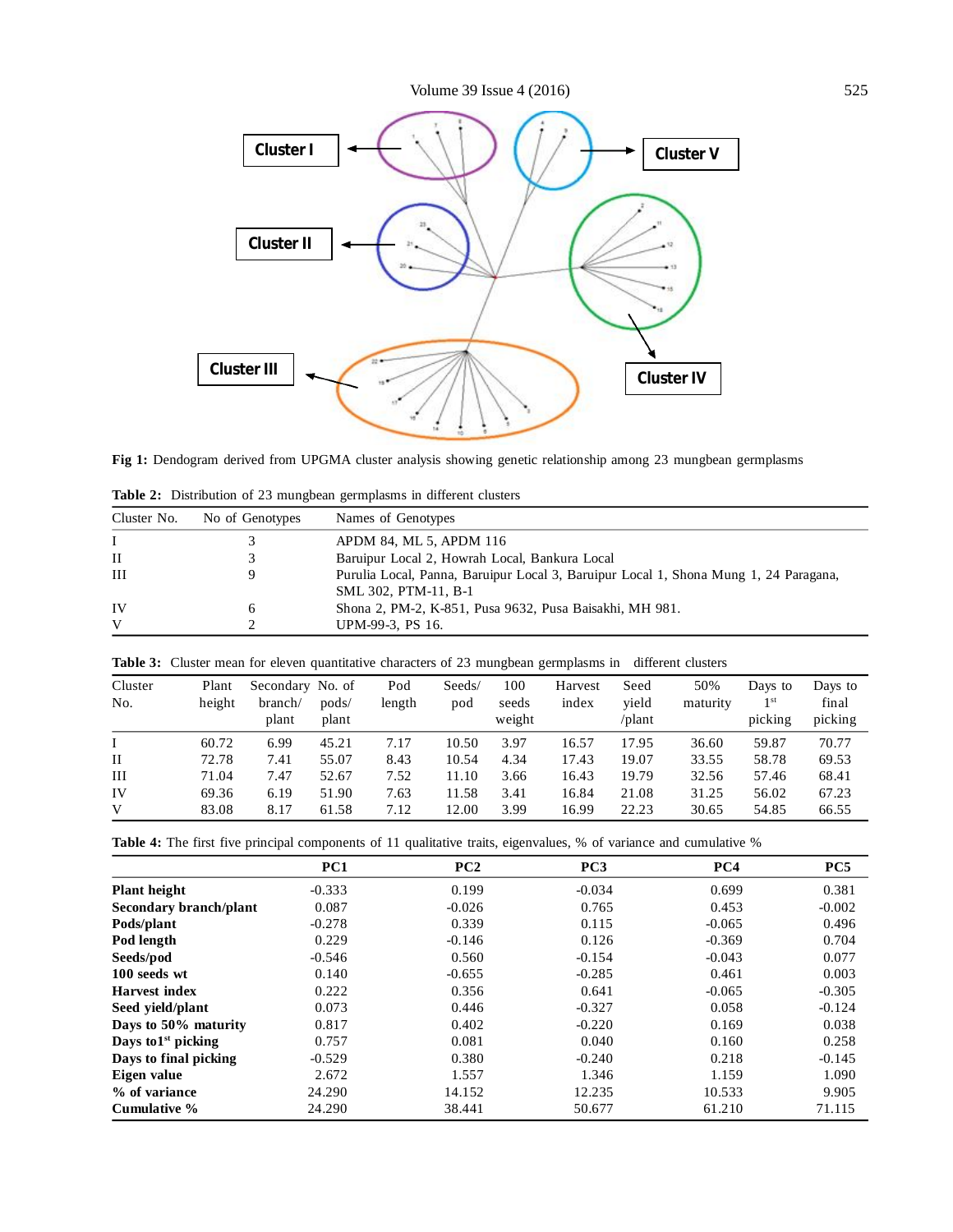

**Fig 2:** Scree plot constructed for 11 principal components.

To better understand the relationships among the measured traits of mungbean, the relationships are graphically displayed in a plot of PC1 and PC2 in Figure 3. In this plot, the first two PCAs mainly distinguishes the traits of S/P (seeds/pod), FP (days to final picking), P/Pt (pods/ plant) and PH (plant height) as Group A from the other traits. SY/P(seed yield/plant) and HI (Harvest index) are refer to as Group B. Similar trend of grouping of traits by multivariate methods in the research is of practical value for the wheat breeders was found by Ajmal *et.al*.,2013.The other traits are grouped as: Group C, including 50% (days to 50% maturity) and  $1^{st}$  P (days to  $1^{st}$  picking); Group D, including B (branch/ plant) and PL (pod length).

In order to maintain, evaluate and utilize germplasm effectively, it is important to investigate the extent of available genetic diversity (Mohammadi and Prasanna, 2003). Lee *et al*. 2004, considered morphological characterization as an important step in description and classification of crop germplasm because a breeding program mainly depends upon the magnitude of genetic variability (Piyada *et al*., 2010). Zaman *et.al.* 2013, suggested that if the diverse genotypes obtained from tentative groups along



**Fig 3:** Plot of the first two PCAs indicating relation among various mungbean traits. For explanation of character symbols, see section Material and methods.